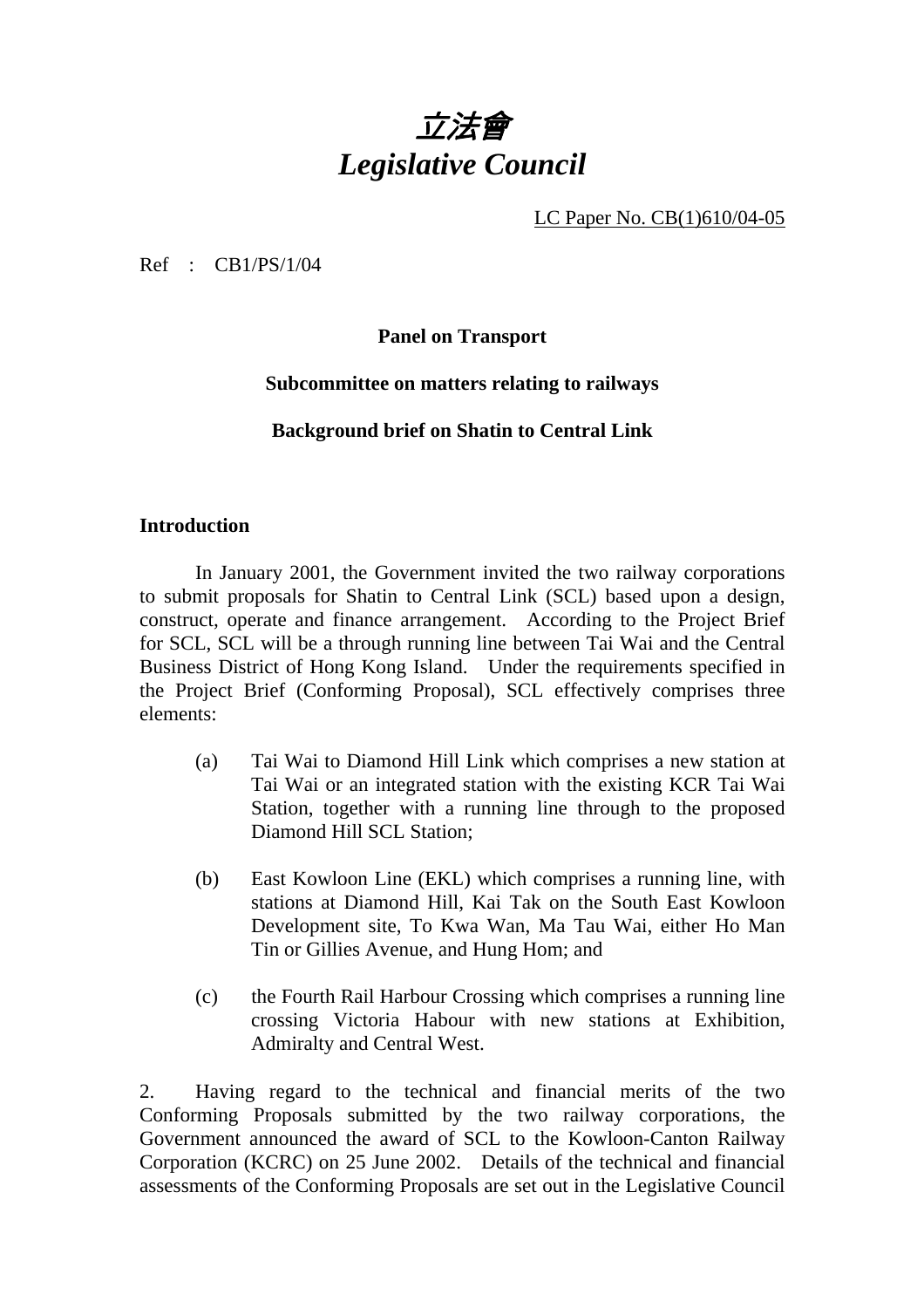Brief issued by the Administration under File Ref. TBCR 10/1016/99.

## **Scheme design development for SCL**

3. Under the provision in the Project Brief, the awardee is allowed to propose changes or additional details to arrive at the Final Scheme for the SCL. In August 2002, KCRC proposed a revised scheme (the Original Proposal) as follows **(Annex A)**:

- (a) The alignment would follow essentially that outlined in the SCL Project Brief comprising ten stations viz. Tai Wai, Diamond Hill, Kai Tak, To Kwa Wan, Ma Tau Wai, Ho Man Tin or Gillies Avenue, Hung Hom, Exhibition, Admiralty and Central West;
- (b) KCRC proposed to add a new station at Tsz Wan Shan;
- (c) KCRC proposed to build an automated people mover system (APM) linking the Hung Hom Station to the Whampoa area; and
- (d) KCRC proposed to make provision for a future station at Hin Keng.

4. In September 2003, the Subcommittee on matters relating to railways formed under the Panel (the Subcommittee) noted that as a result of the Government's decision not to allow for any railway station or tunnel directly underneath the new Central Government Complex and the LegCo Complex at Tamar, KCRC had proposed to locate the SCL Admiralty Station east of the MTR Admiralty Station to avoid the restrictions imposed on the Tamar site. At the same time, the Corporation was undertaking a comprehensive review on the Original Proposal so as to develop a Final Scheme design for SCL that would best serve the public while entailing commercial returns. The objective was to come up with an option that could improve the transport performance of SCL based on the latest planning parameters. In an attempt to improve on the complex 3-way interchange at the proposed Hung Hom Mass Transportation Centre (MTC), the option of extending the East Rail (ER) across the harbour from Hung Hom to Central (West) via Admiralty and Exhibition to improve the interchange at Hung Hom MTC would be studied.

5. On 16 February 2004, KCRC presented its Preferred Scheme on SCL (**Annex A**) which adopted the ER across the harbour option. The railway line would consist of a north-south railway from Lo Wu to Central by extending ER across the harbour; and an extension of the Ma On Shan (MOS) Rail from Tai Wai to Hung Hom MTC via the EKL to serve the population in the southeast Kowloon. Compared with the SCL Original Proposal, the railway alignment of the Preferred Scheme is the same as the Original Proposal. The key differences are: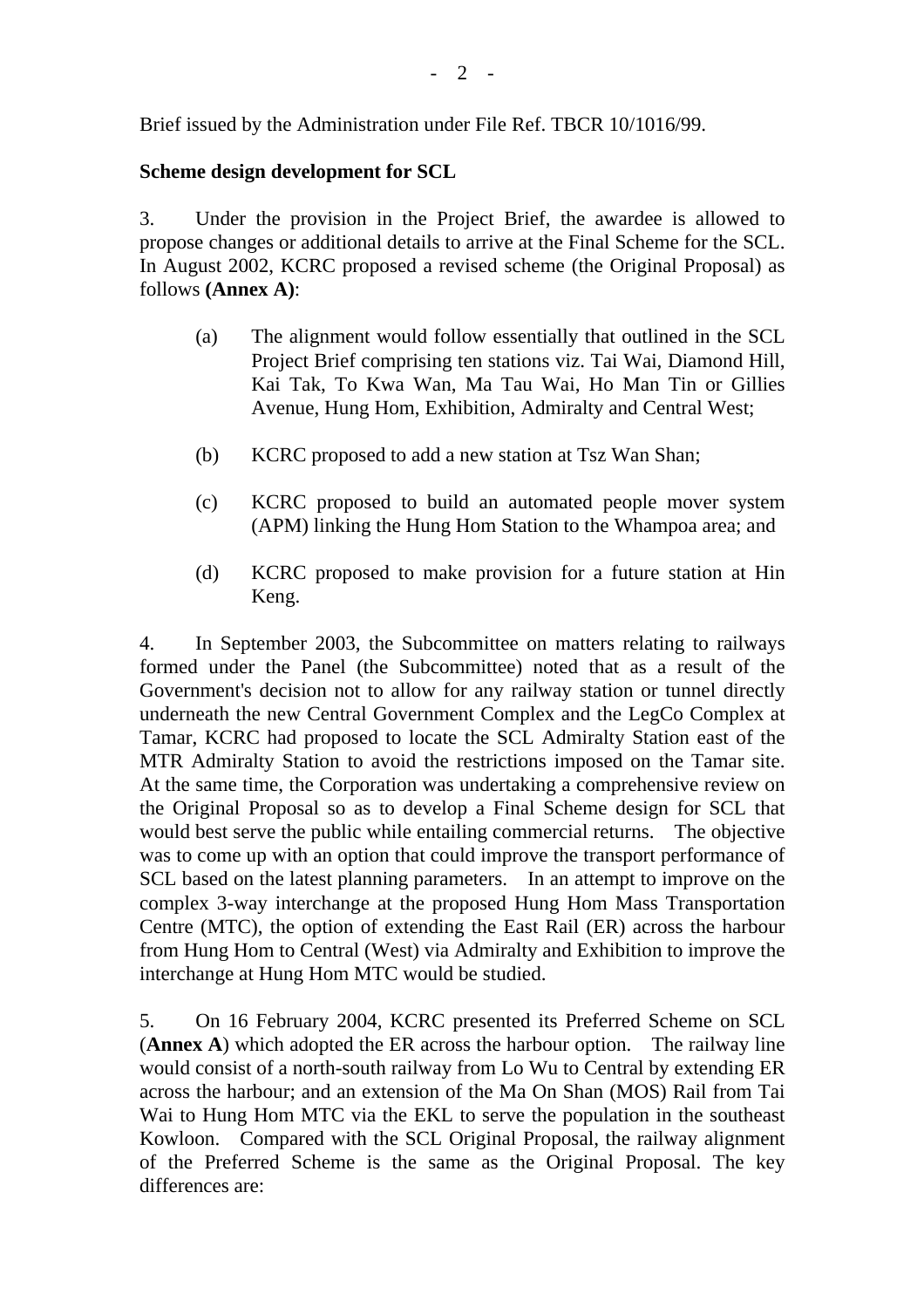- (a) ER passengers, including cross boundary passengers from Lo Wu and Lok Ma Chau, will have a direct link to Hong Kong Island, with the provision of a north-south railway corridor.
- (b) Extension of MOS Rail to Hung Hom MTC and through running to Tuen Mun via Kowloon Southern Link and West Rail will provide an east-west railway corridor, thus giving MOS Rail and EKL passengers a direct link to Tsim Sha Tsui, West Kowloon and Northwest New Territories.
- (c) MOS Rail and EKL passengers travelling to Hong Kong Island will transfer at Hung Hom MTC or Tai Wai.
- (d) The proposed Hung Hom MTC will be simplified from a 3-way to a 2-way interchange.

6. Other developments in relation to the Preferred Scheme are summarized as follows:

- (a) As the number of interchanging passengers would be reduced under the proposed 2-way interchange at Hung Hom MTC, the safe operation of the station in terms of emergency evacuation would be greatly enhanced.
- (b) For ER, the existing 12-car trains would be modified to 9-car trains with an enhanced signalling system to increase the maximum hourly train frequency from 27 trains to an ultimate of 34 trains during peak hours.
- (c) Instead of providing an underground Tsz Wan Shan Station, a dedicated above ground automated people mover (APM) link would be provided between Diamond Hill Station and Tsz Wan Shan area.
- (d) Due to passenger safety, site and engineering constraints, To Kwa Wan Station would be combined with Mau Tau Wai Station.
- (e) The provision of a people mover system for the Whampoa area would depend on the Government's decision on whether it would accept MTR Corporation Limited (MTRCL)'s proposal to extend the Kwun Tong Line to Whampoa.
- (f) Planning would be made for the construction of a new Causeway Bay North Station along Gloucester Road to serve the busy commercial and shopping centre.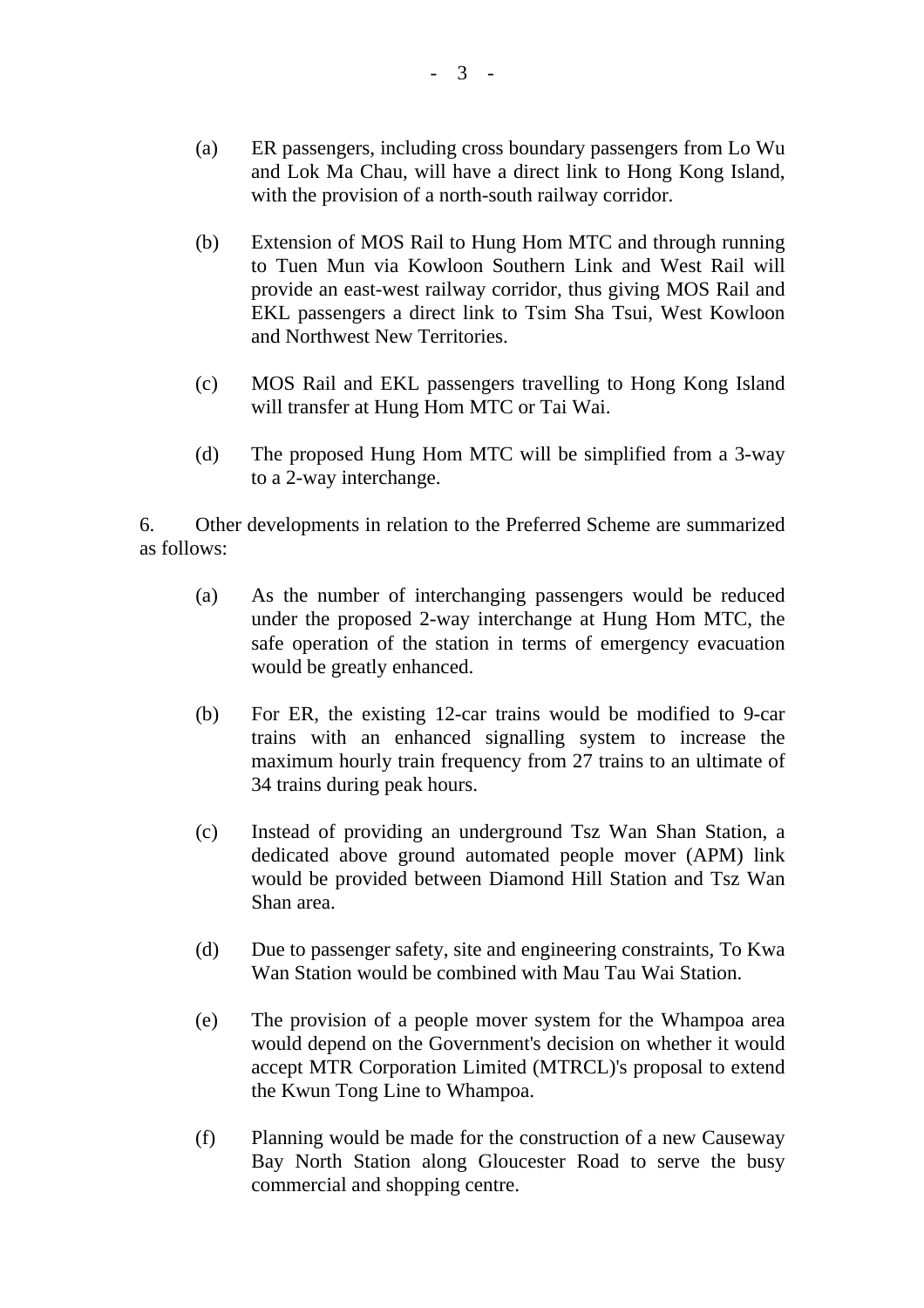- (g) Instead of providing a station at the Tamar site, the Admiralty East Station would be constructed to the east of the MTR Admiralty Station.
- (h) Instead of providing a station in Central West, consideration was being given to constructing a Central South Station at the south of Upper Albert Road.
- (i) KCRC was liaising with MTRCL on the details of interchange arrangement at Diamond Hill and Admiralty East Stations. Study was also in progress on the interchange arrangement with MTR at Causeway Bay North Station.
- (j) According to current estimate, the total project cost of the Preferred Scheme was \$35.5 billion. The Preferred Scheme would be fully funded by the Corporation with no need for financial support from the Government.
- (k) Subject to the Government's approval, the Corporation's target was to complete the SCL project within the window originally suggested in the Railway Development Strategy 2000, i.e. by 2011.

# **Major views and concerns expressed at previous meetings**

7. The Subcommittee held a series of meetings to receive views from the local communities and concerned parties on the project, and to examine various issues in relation to the development of scheme design for SCL.

### ER across the harbour option

8. The primary concerns of the Subcommittee in respect of the ER across the harbour option were related to the capacity of ER and the impact on the financial viability of MOS Rail and EKL. With ER across the harbour, the projected patronage of MOS Rail as well as EKL of SCL would be significantly reduced. Under such circumstances, concerns had been raised over the cost-effectiveness of SCL. The Subcommittee requested the Administration and KCRC to carefully review, in the context of the on-going merger talks, the perceived benefits of the Preferred Scheme in terms of transport benefits, passenger convenience and overall efficiency of the KCR network as well as impact on other public transport modes.

9. The Subcommittee was also concerned about KCRC's proposal to downsize ER train configuration from 12-car to 9-car trains. According to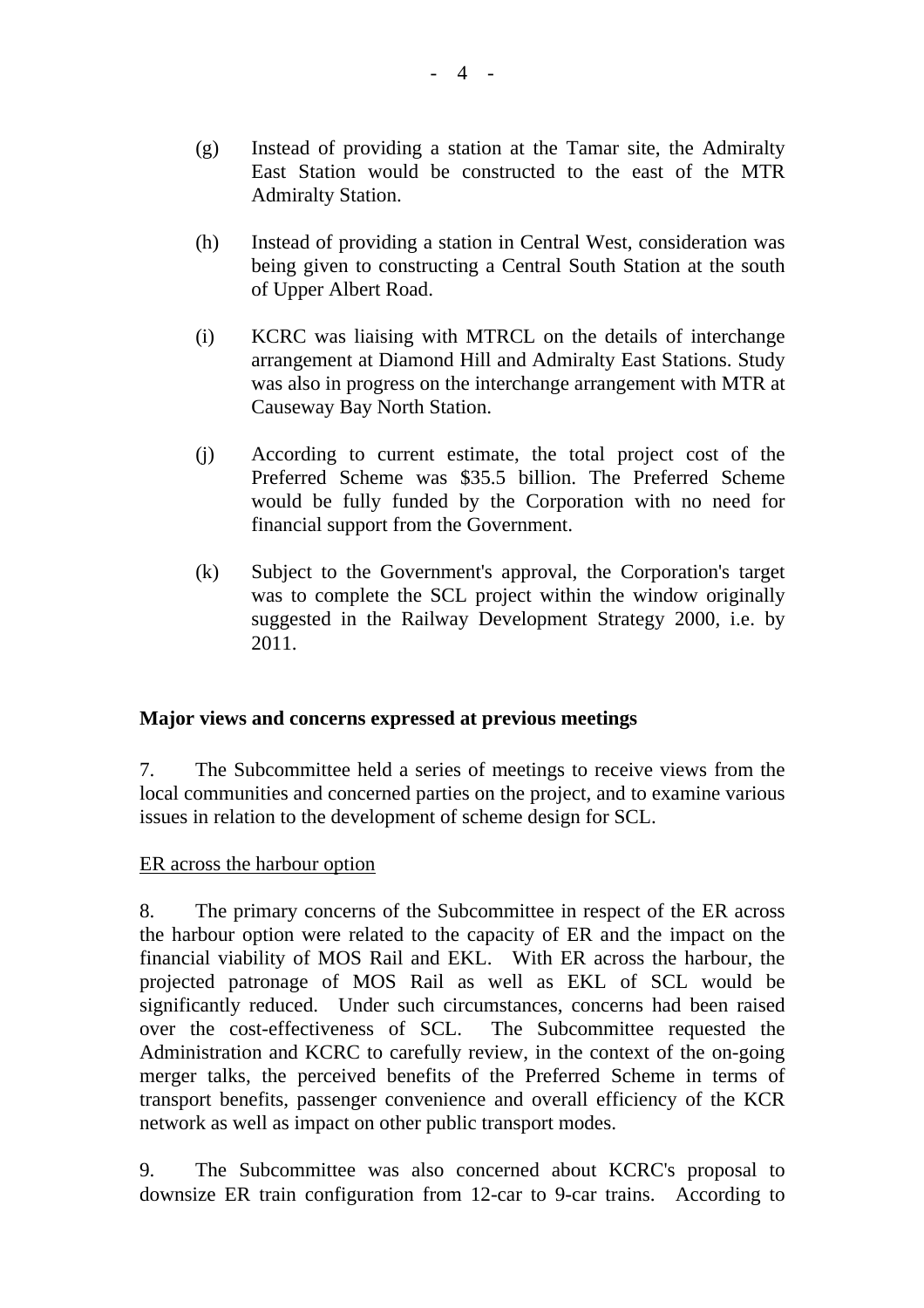KCRC, there was serious space constraint at the four proposed SCL stations on the Hong Kong Island, and hence there was a need to adopt a 9-car train configuration. However, the proposal to run shorter trains with more frequent headway on ER under the Preferred Scheme was designed to handle up to 100 000 passengers per hour. It was more than adequate to meet the Government's design capacity requirement of 85 000 passengers per hour for SCL. There would also be other design features to guide passengers to the front part or rear part of train compartments where spare capacities were observed during peak periods.

## Provision of SCL stations and extensions

10. The Subcommittee noted that the relevant District Councils were in support of the Preferred Scheme of SCL. They asked that the SCL project should be expedited and completed in stages before 2011. In particular, they urged that the Tai Wai to East Kowloon section should be opened for service as soon as possible. Both the DC members and local community groups requested for stations at Hin Keng and Tsz Wan Shan and that the To Kwa Wan station be preserved.

11. The Kowloon City District Council and local residents in the Whampoa area supported the proposed extension of MTR Kwun Tong Line from Yaumati to Whampoa via Homantin on account of the perceived environmental and transport benefits as it would be easily accessible by local residents for seamless connection with the MTR network.

12. According to the Administration, it would further examine and compare the rail link proposals for Whampoa from KCRC and MTRCL on the basis of their relative transport and economic performance, impact on the environment, and commercial viability. The amount of funding gap would also be one of the important considerations. A decision on the rail link would be made in conjunction with the Final Scheme for SCL taking into account the outcome of merger talks between the two railway corporations.

13. The Subcommittee was gravely concerned about the serious traffic disruption caused by the proposed construction of the Causeway Bay North Station. On the other hand, the proposed location of the Central South Station at south of Upper Albert Road was not desirable as it was far away from the business centre.

14. The Subcommittee also raised general concern about the potential noise and visual impact arising from the construction and operation of SCL.

### Interchange with MTR

15. The Subcommittee is very concerned about the design of the interchange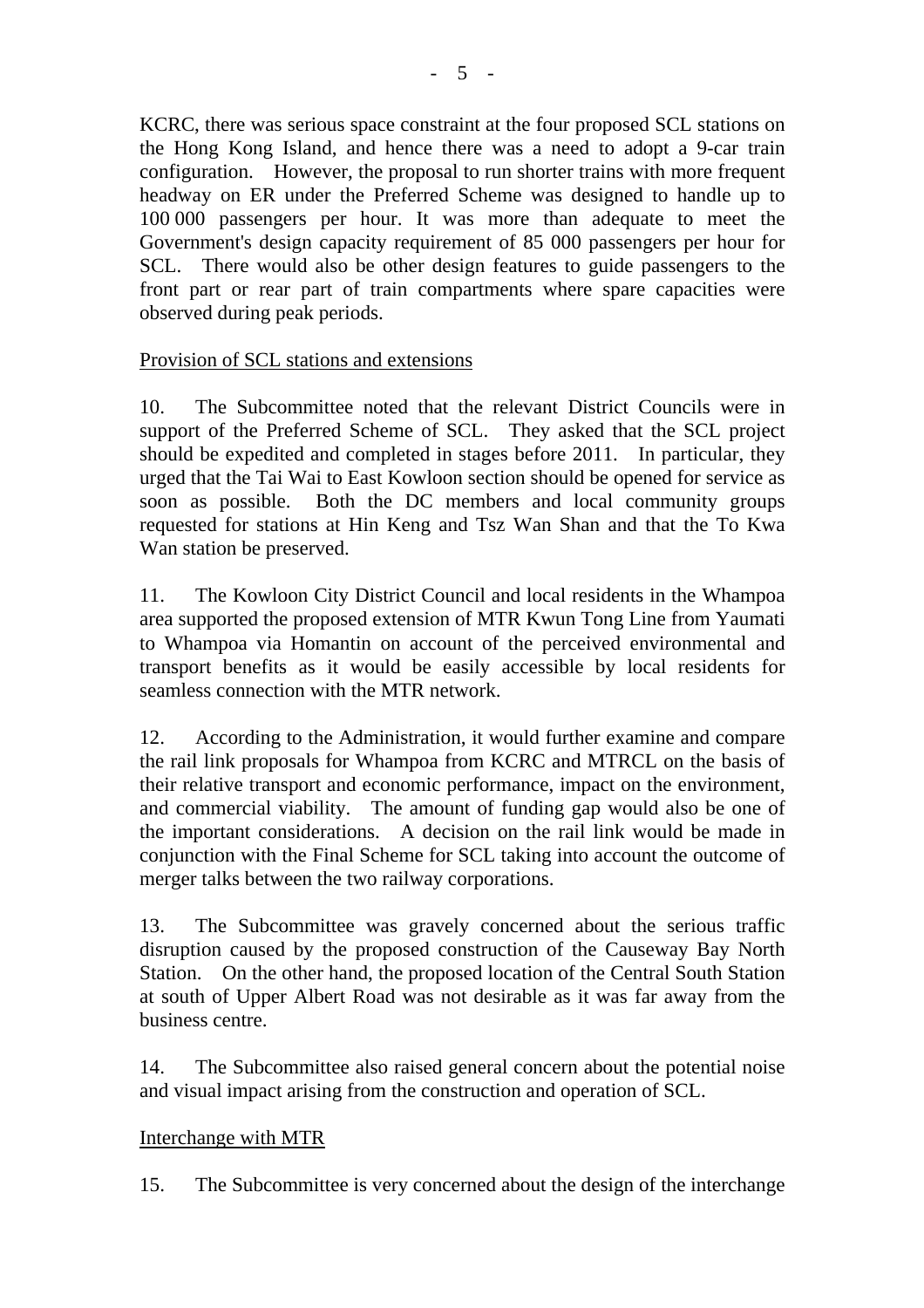arrangements between SCL and MTR at Diamond Hill and Admiralty East Stations. The Subcommittee urges the Administration and KCRC to carefully plan for the related station facilities with a view to providing for the most convenient interchange for the benefit of the traveling public.

Impact on other public transport trades

16. The transport trades expressed serious concern about the proliferation of railway development in the territory, particularly those railway extensions which only intended to provide feeder services such as the proposed Tsz Wan Shan and Whampoa APMs. This would seriously affect the businesses of other public transport modes and the order of the public transport market.

17. A list of relevant papers is in **Annex B**.

Council Business Division 1 Legislative Council Secretariat 3 January 2005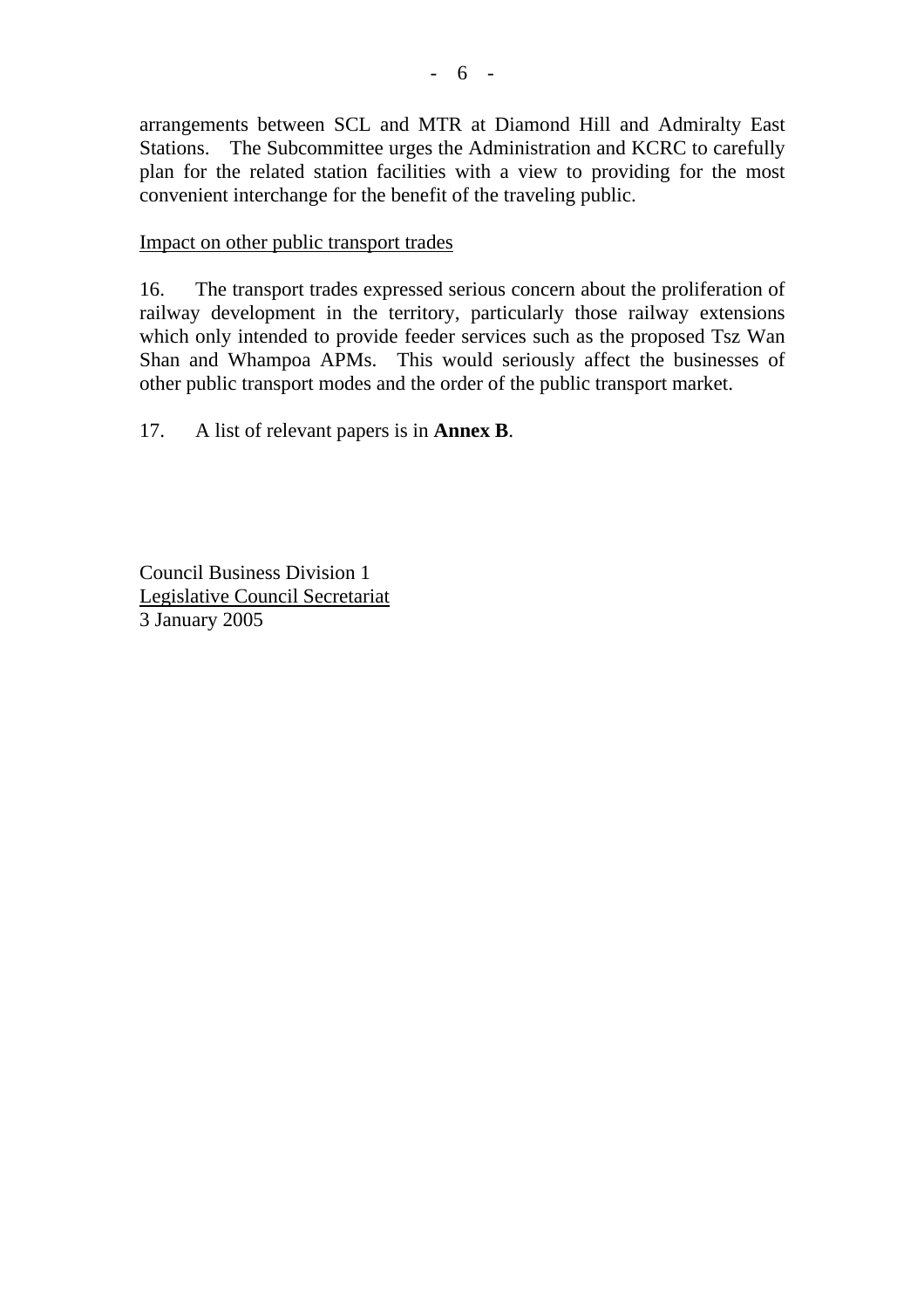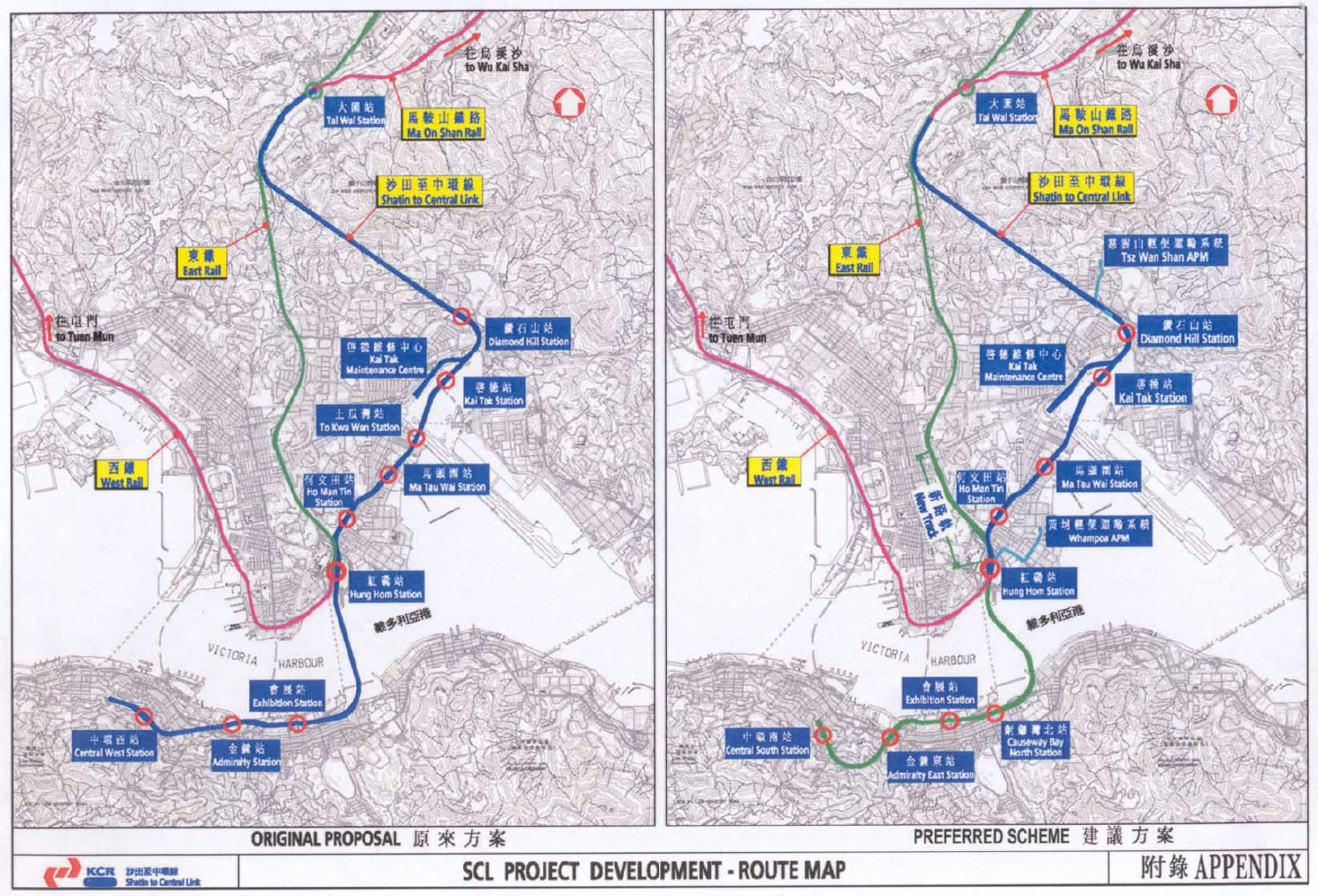## **Annex B**

#### **Shatin to Central Link**

# **List of relevant papers**

| <b>Council/Committee</b>                                               | Date of meeting | Paper                                                                                                                                                                                                                                                                                                                                                                                                                                   |
|------------------------------------------------------------------------|-----------------|-----------------------------------------------------------------------------------------------------------------------------------------------------------------------------------------------------------------------------------------------------------------------------------------------------------------------------------------------------------------------------------------------------------------------------------------|
| Council                                                                | 31 May 2000     | Hon Andrew CHENG raised a question on Sha Tin – Central Rail Corridor<br>http://www.legco.gov.hk/yr99-00/english/counmtg/agenda/ord3105.htm#q_6                                                                                                                                                                                                                                                                                         |
| Council                                                                | 6 Dec 2000      | A motion moved by Hon LAU Chin-shek's motion as amended by Hon LAU Kong-wah and<br>Dr Hon TANG Siu-tong on railway development strategy was passed<br>http://www.legco.gov.hk/yr00-01/english/counmtg/agenda/cmtg0612.htm#m_2                                                                                                                                                                                                           |
| Council                                                                | 14 Mar 2001     | Hon LAU Kong-wah raised a question on early completion of Rail Link from Sha Tin to<br>Central<br>http://www.legco.gov.hk/yr00-01/english/counmtg/agenda/cmtg1403.htm#q_12                                                                                                                                                                                                                                                              |
| Subcommittee on<br>matters relating to<br>railways<br>(SC on railways) | 6 Dec 2001      | This progress report informs Members of the latest situation regarding the bidding of the<br>Shatin to Central Link (SCL) (LC Paper No. CB(1)472/01-02(03))<br>http://www.legco.gov.hk/yr01-02/english/panels/tp/tp_rdp/papers/tp_rdp1206cb1-472-3e.pdf<br>Background brief on SCL prepared by the Secretariat (LC Paper No. CB(1)466/01-02)<br>http://www.legco.gov.hk/yr01-02/english/panels/tp/tp_rdp/papers/tp_rdp1206cb1-466-e.pdf |
| SC on railways                                                         | 27 Jun 2002     | The Executive Council advised on 25 June 2002 and the Chief Executive ordered that the<br>SCL should be awarded to Kowloon-Canton Railway Corporation (KCRC) (Legislative<br>Council Brief (TBCR 10/1016/99))<br>http://www.legco.gov.hk/yr01-02/english/panels/tp/tp_rdp/papers/tbcr_10_1016_99.pdf                                                                                                                                    |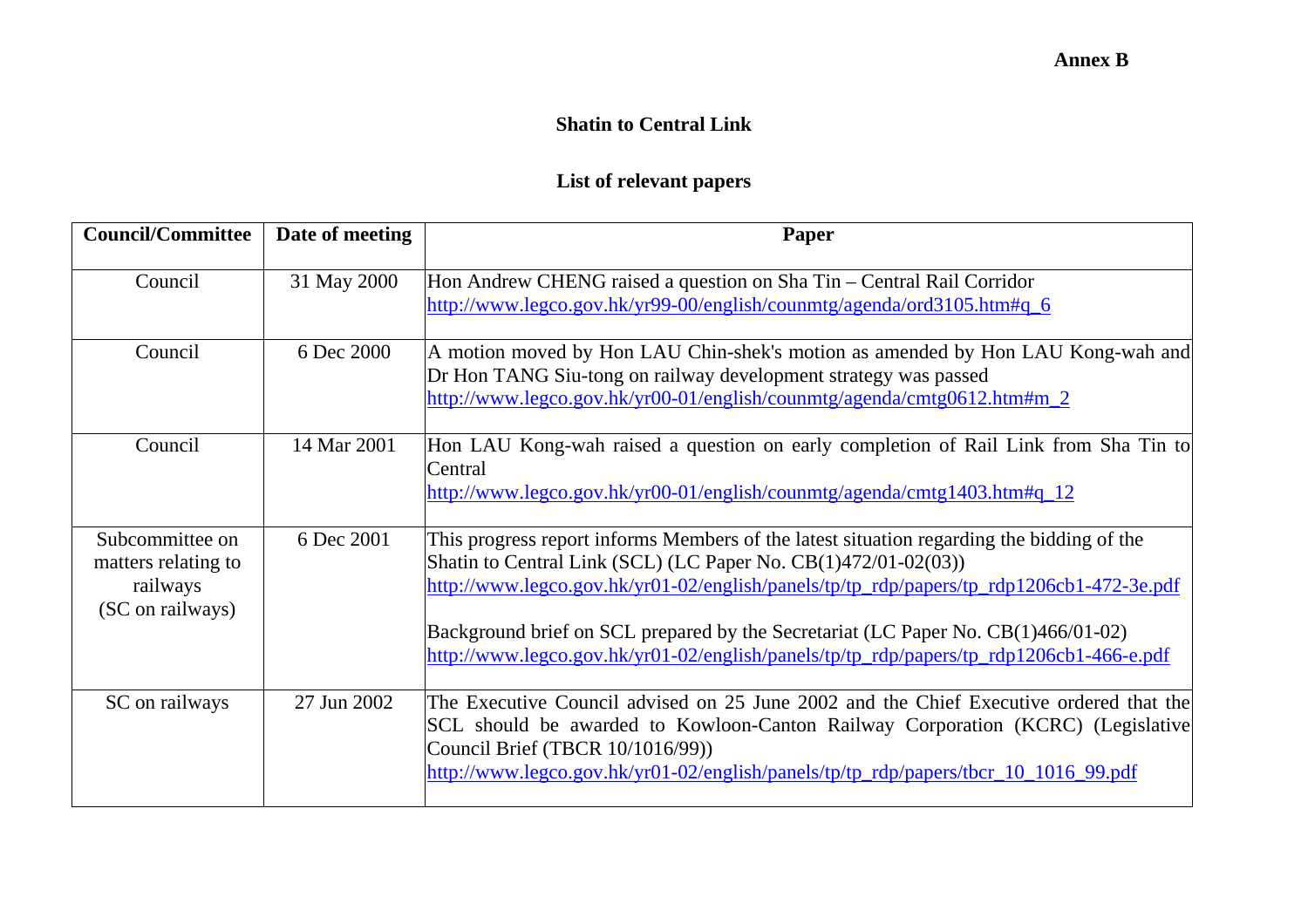| <b>Council/Committee</b>                      | Date of meeting | Paper                                                                                                                                                                                                                                                                                                                                                                                                                                                                                                                                                                                                        |
|-----------------------------------------------|-----------------|--------------------------------------------------------------------------------------------------------------------------------------------------------------------------------------------------------------------------------------------------------------------------------------------------------------------------------------------------------------------------------------------------------------------------------------------------------------------------------------------------------------------------------------------------------------------------------------------------------------|
| Council                                       | 10 Jul 2002     | Hon Fred LI raised a question on railway alignment of the SCL<br>http://www.legco.gov.hk/yr01-02/english/counmtg/agenda/cmtg0710.htm#q_16                                                                                                                                                                                                                                                                                                                                                                                                                                                                    |
| SC on railways                                | 27 Sep 2002     | This report informs members of the latest progress regarding the SCL (LC Paper No.<br>$CB(1)2556/01-02(01))$<br>http://www.legco.gov.hk/yr01-02/english/panels/tp/tp_rdp/papers/tp_rdp0927cb1-2556-1e.pdf                                                                                                                                                                                                                                                                                                                                                                                                    |
| Council                                       | 26 Feb 2003     | Hon Abraham SHEK raised a question on selection of railway corporation to operate the new<br><b>SCL</b><br>http://www.legco.gov.hk/yr02-03/english/counmtg/agenda/cmtg0226.htm#q_2                                                                                                                                                                                                                                                                                                                                                                                                                           |
| <b>Public Works</b><br>Subcommittee<br>(PWSC) | 7 May 2003      | Funding proposal on Central Government Complex, Legislative Council Complex, exhibition<br>gallery and civic place at Tamar, Central and planning and Infrastructure Exhibition Gallery<br>at Tamar – exhibits design and fabrication (PWSC $(2003-04)16$ )<br>http://www.legco.gov.hk/yr02-03/english/fc/pwsc/papers/p03-16e.pdf                                                                                                                                                                                                                                                                            |
| SC on railways                                | 18 Jul 2003     | Tamar Development and public transport services (LC Paper No. CB(1)1741/02-03(01)<br>http://www.legco.gov.hk/yr02-03/english/panels/tp/papers/tpcb1-1741-1e.pdf<br>Further information on the implication of the decision not to allow for any railway station or<br>tunnel directly underneath the new Central Government Complex (CGC) and the LegCo<br>Complex (LCC) at Tamar on the planning and implementation of the SCL, and the resulting<br>financial implication (LC Paper No. $CB(1)2209/02-03(01))$<br>http://www.legco.gov.hk/yr02-03/english/panels/tp/tp_rdp/papers/tp_rdp0718cb1-2209-1e.pdf |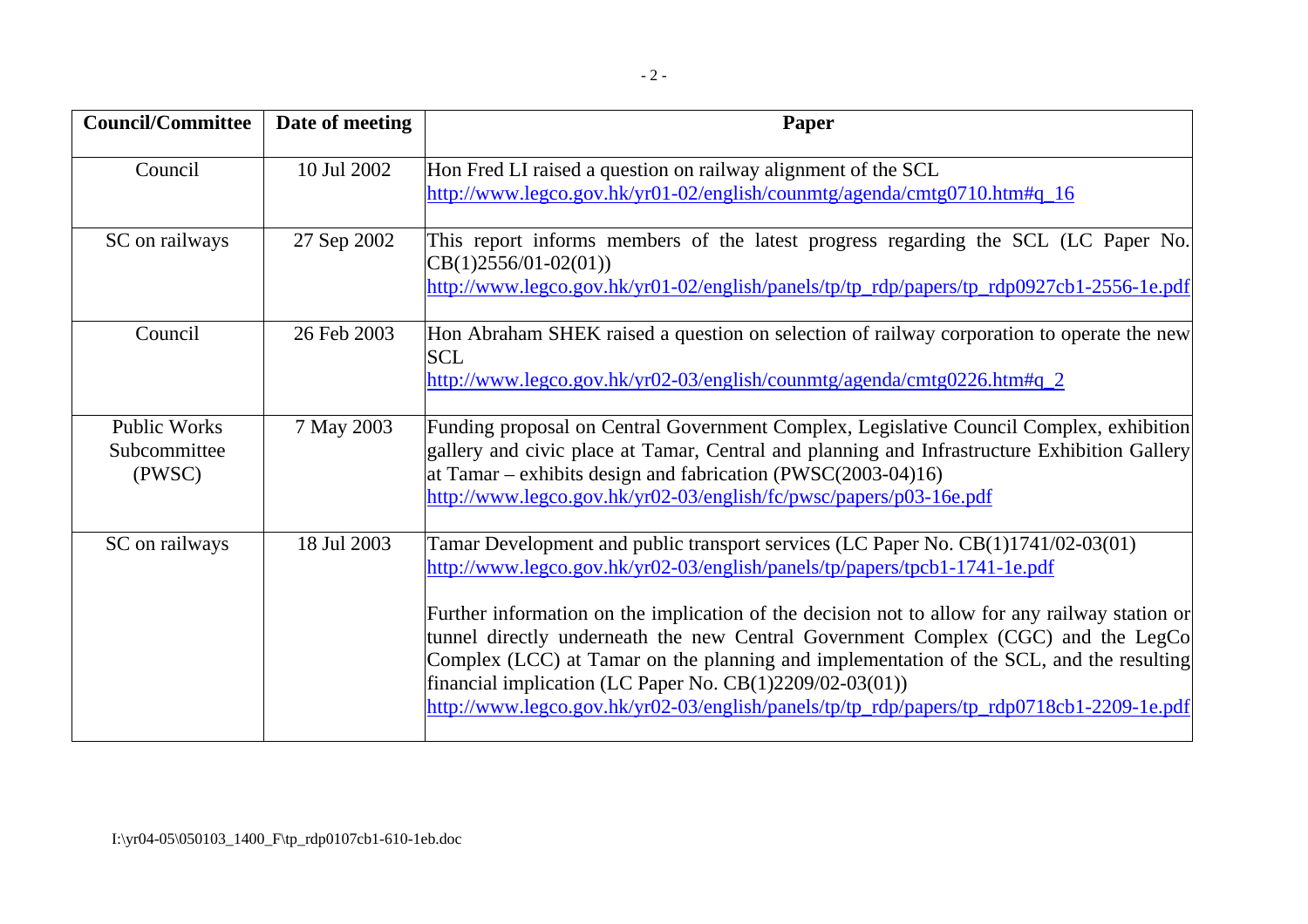| <b>Council/Committee</b> | Date of meeting                         | Paper                                                                                                                                                                                                                                                                                                                                                                                                                                 |
|--------------------------|-----------------------------------------|---------------------------------------------------------------------------------------------------------------------------------------------------------------------------------------------------------------------------------------------------------------------------------------------------------------------------------------------------------------------------------------------------------------------------------------|
| SC on railways           | 29 Sep 2003                             | This paper provides Members with the latest update on the SCL and addresses the enquiries<br>raised by Members at the meeting on 1 August 2003 (LC Paper No. CB(1)2493/02-03(01))<br>http://www.legco.gov.hk/yr02-03/english/panels/tp/tp_rdp/papers/tp_rdp0929cb1-2493-1e.pdf<br>Background brief on SCL (LC Paper No. CB(1) 2490/02-03)<br>http://www.legco.gov.hk/yr02-03/english/panels/tp/tp_rdp/papers/tp_rdp0929cb1-2490-e.pdf |
| <b>PWSC</b>              | 18 Feb 2004                             | Funding proposal for site preparation and infrastructure works in the north apron area of the<br>former Kai Tak Airport including the site for future developments of the SCL railway<br>$(PWSC(2003-04)66)$<br>http://www.legco.gov.hk/yr03-04/english/fc/pwsc/papers/p03-66e.pdf                                                                                                                                                    |
| <b>Finance Committee</b> | 27 Feb 2004                             | Recommendations of the PWSC made at its meeting on 18 February 2002 regarding the site<br>preparation and infrastructure works in the north apron area of the former Kai Tak Airport to<br>prepare the site for future developments including the Shatin-to-Central Link railway<br>$(FCR(2003-04)60)$<br>http://www.legco.gov.hk/yr03-04/english/fc/fc/papers/f03-60e.pdf                                                            |
| SC on railways           | 3 Jun 2004<br>7 May 2004                | Progress update on SCL (LC Paper No. CB(1)1676/03-04(02))<br>http://www.legco.gov.hk/yr03-04/english/panels/tp/tp_rdp/papers/tp_rdp0507cb1-1676-2e.pdf                                                                                                                                                                                                                                                                                |
| SC on railways           | 3 Jun 2004<br>7 May 2004<br>16 Feb 2004 | Progress on the scheme design of the SCL (LC Paper No. $CB(1)981/03-04(01)$ )<br>http://www.legco.gov.hk/yr03-04/english/panels/tp/tp_rdp/papers/tp_rdp0216cb1-981-1e.pdf                                                                                                                                                                                                                                                             |
| SC on railways           |                                         | Supplementary information on scheme design of SCL (LC Paper No. $CB(1)1841/03-04(01)$ )<br>http://www.legco.gov.hk/yr03-04/english/panels/tp/tp_rdp/papers/tp_rdp0216cb1-1841-1e.pdf                                                                                                                                                                                                                                                  |